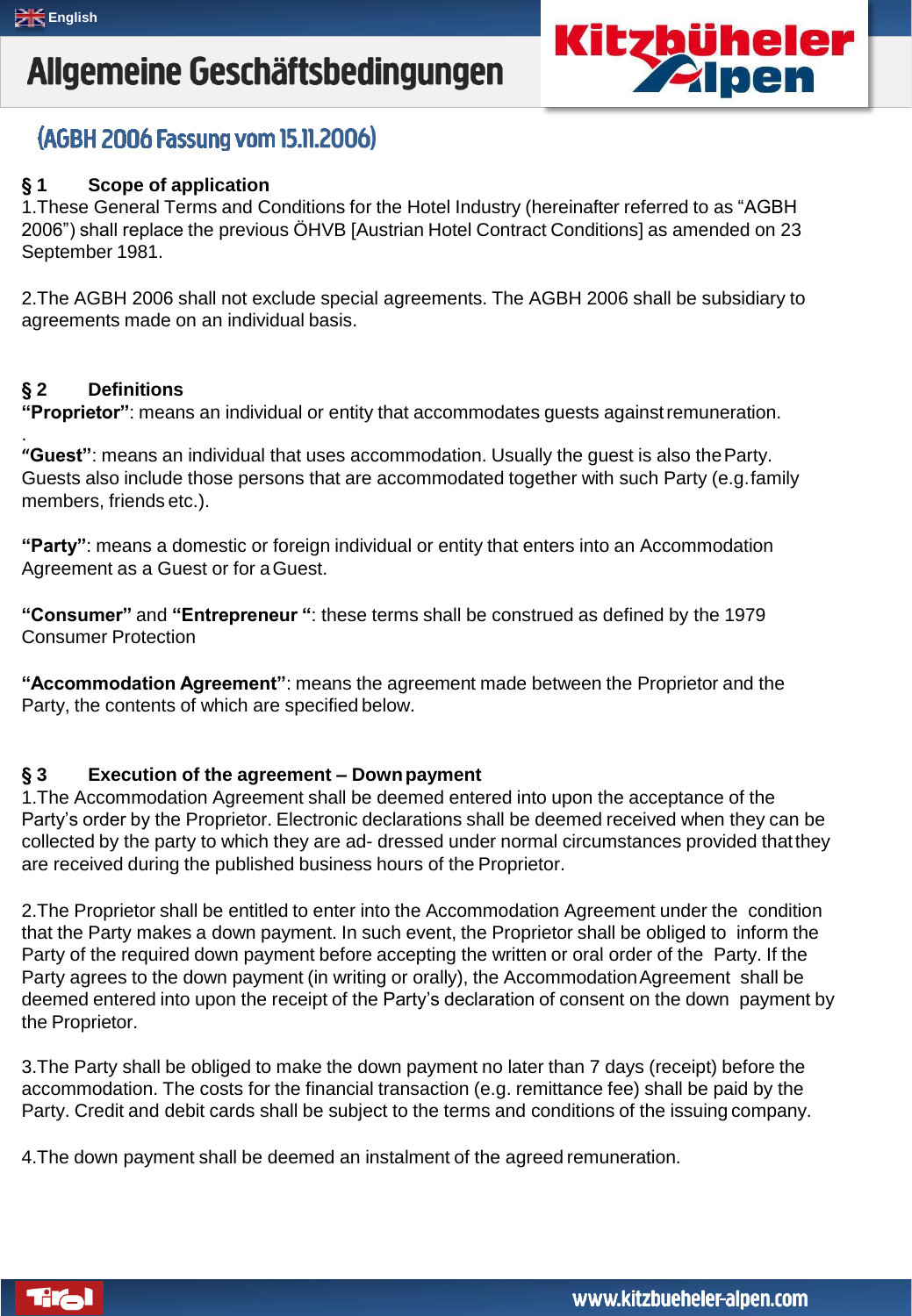

### **§ 4 Start and end of accommodation**

1.Unless the Proprietor offers any other time of occupancy, the Party shall be entitled to move into the rented rooms from 4.00 p.m. on the agreed date ("date of arrival").

2.If a room is occupied for the first time before 6.00 a.m., the preceding night shall be deemed the first night of accommodation.

3.The rented rooms shall be vacated by the Party by 12.00 noon on the date of departure. The Proprietor shall be entitled to charge another day if the rented rooms are not vacated intime.

### **§ 5 Rescission of the Accommodation Agreement – Cancellation fee**

#### **Rescission by the Proprietor**

1.If the Accommodation Agreement provides for a down payment and such downpayment has not been made by the Party in time, the Proprietor may rescind the Accommodation Agreement without granting any grace period.

2.If the Guest fails to arrive by 6.00 p.m. on the agreed date of arrival, the Proprietor shallnot be obliged to accommodate them unless a later time of arrival has been agreedupon.

3. If the Party has made a down payment (see 3.3), the rooms shall be deemed reserveduntil 12.00 noon on the day following the date of arrival at the latest. If a down payment to theamount of more than four days has been made, the obligation to accommodate the Guest shall end on 6.00 p.m. on the fourth day, the date of arrival being deemed the first day, unless theGuest informs the Proprietor of a later date ofarrival.

4.Unless otherwise agreed upon, the Proprietor may rescind the Accommodation Agreement for objectively justified reasons by means of a unilateral declaration by 3 months before the agreed date of arrival of the Party.

#### **Rescission by the Party – Cancellationfee**

5.The Party may rescind the Accommodation Agreement by means of a unilateral declaration by 3 months before the agreed date of arrival of the Guest without being liable to pay a cancellation fee.

6. Outside the period specified in  $\S$  5.5., the Party may only rescind the Accommodation Agreement by means of a unilateral declaration subject to the following cancellation fees:

- 40% of the total agreed price by 1 month before the date of arrival;
- 70% of the total agreed price by 1 week before the date ofarrival;
- $\checkmark$  90% of the total agreed price within the last week preceding the date of arrival.

| 3 months or            | 3 months   | 1 month to | Up to  |
|------------------------|------------|------------|--------|
| more                   | to 1 month | 1 week     | 1 week |
| No cancellation<br>Fee | 40 %       | 70 %       | 90%    |

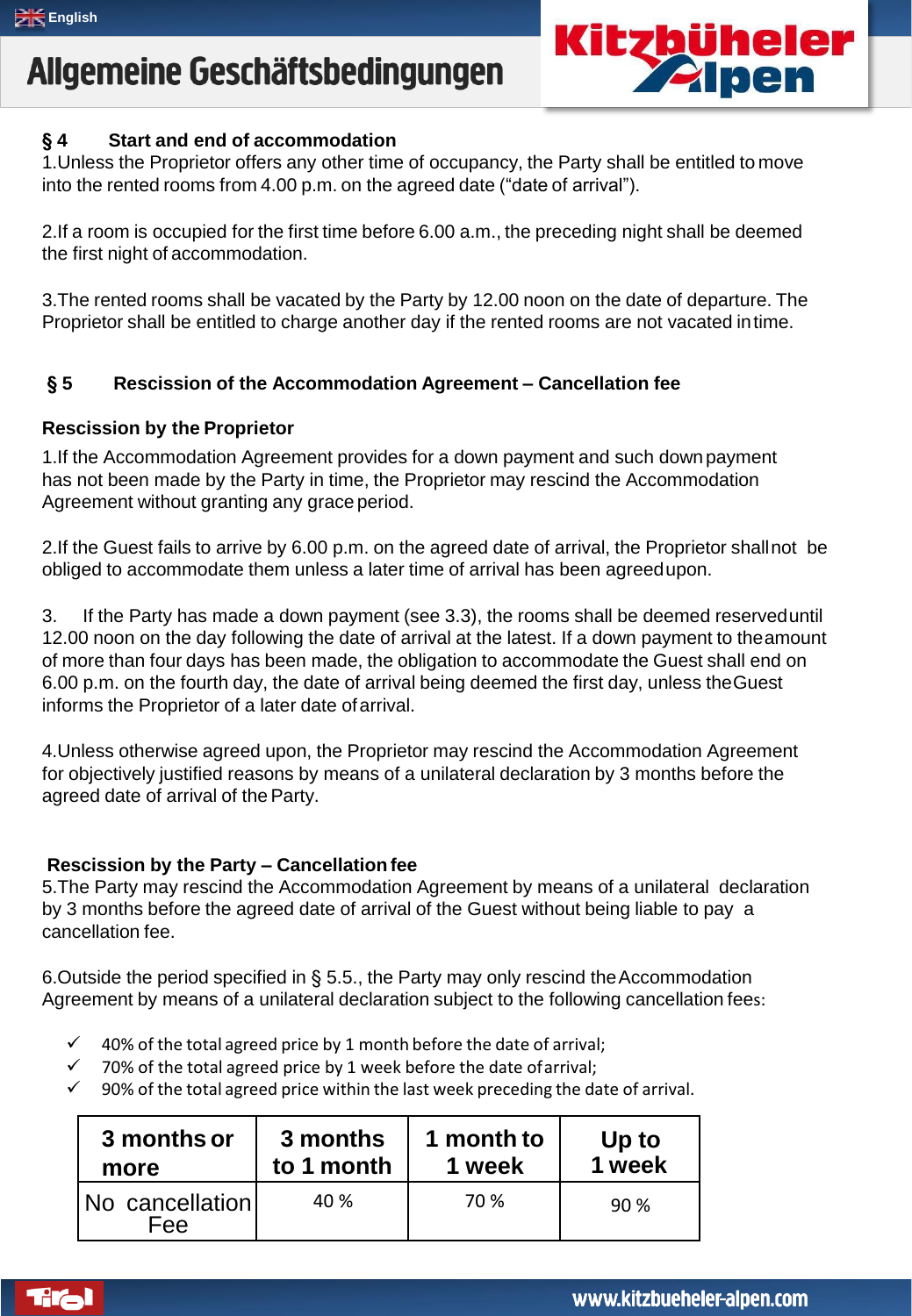

#### **Prevention from arrival**

7.If the Party is prevented from arriving at the accommodating establishment on the date of arrival since this is impossible due to unforeseeable extraordinary events (e.g. extreme snowfall, floods etc.), the Party shall not be obliged to pay the agreed remuneration for the date of arrival.

8.The obligation to pay the remuneration for the booked stay shall revive as soon as thearrival becomes possible again provided that it becomes possible within three days.

#### **§ 6 Provision of substitute accommodation**

1.The Proprietor may provide the Party or the guests with adequate substituteaccommodation (of the same quality) provided that this is reasonable for the Party, particularly if the difference is insignificant and objectively justified.

2.An objective justification shall, for example, be deemed given if the room(s) has (have) become unusable, guests that have already been accommodated prolong their stay, the establishment is overbooked or this becomes necessary due to other important operational activities.

3. Any extra expenses arising from such substitute accommodation shall be paid by the Proprietor.

### **§ 7 Rights of the Party**

7.1 By entering into an Accommodation Agreement, the Party shall acquire the right to make normal use of the rented rooms and the facilities of the accommodating establishment that are usually accessible to the guests for use without any special conditions and of the usual service. The Party shall exercise their rights in accordance with any applicable hotel and/or guest regulations (rules of the house).

### **§ 8 Obligations of the Party**

1.The Party shall be obliged to pay the agreed remuneration plus any extra amounts thathave arisen from the use of special services by the Party and/or the accompanying guests plus any applicable VAT by the date of departure at the latest.

2.The Proprietor shall not be obliged to accept foreign currencies. If the Proprietor accepts foreign currencies, such shall be accepted at the current price if possible. If the Proprietor accepts foreign currencies or cashless means of payment, the Party shall pay any associated costs, e.g.for inquiries with credit card companies, telegrams etc.

3.The Party shall be liable towards the Proprietor for any damage caused by them- selves or the Guest or any other persons that receive services of the Proprietor with the knowledge or in accordance with the intention of the Party.

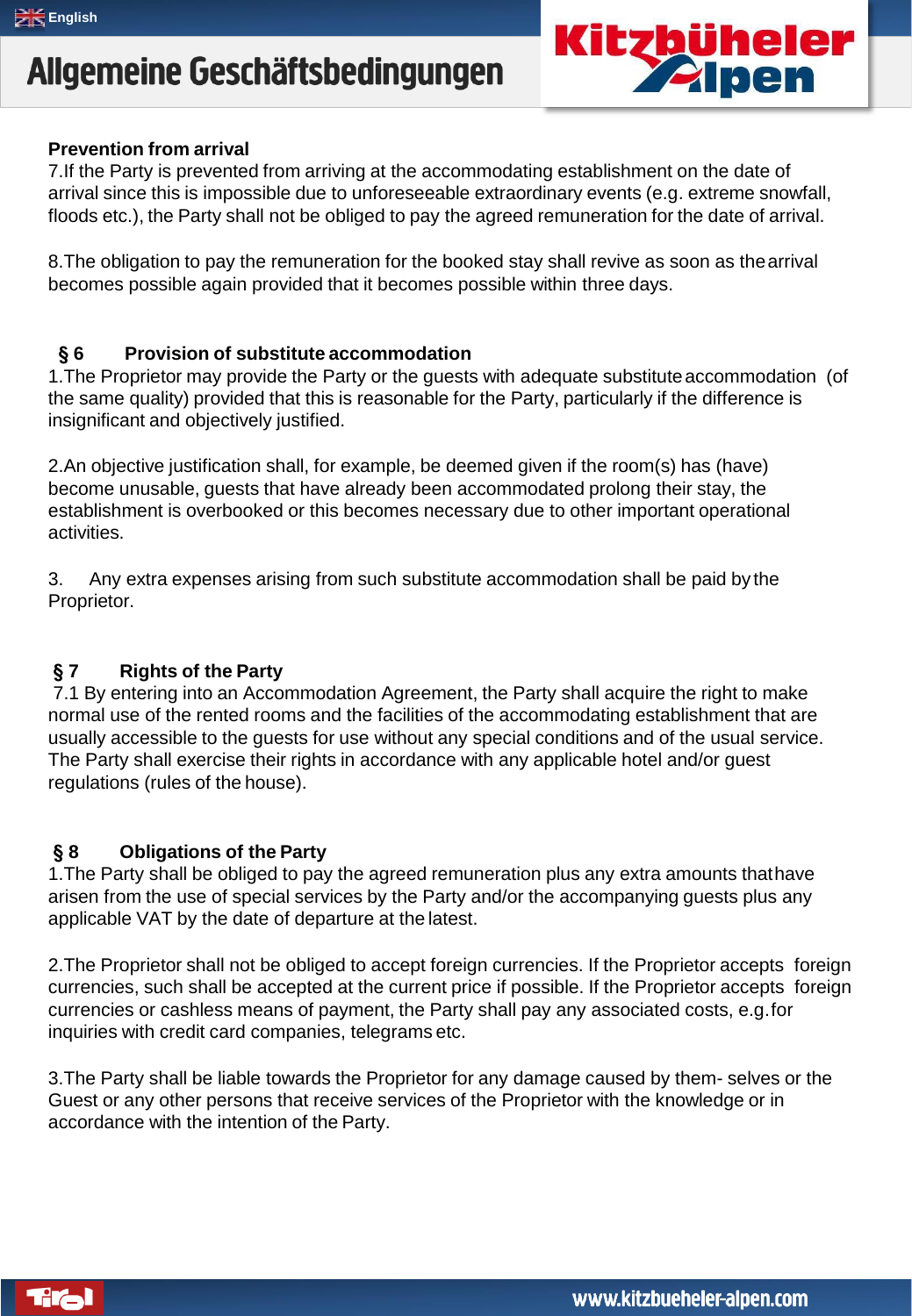### **§ 9 Rights of the Proprietor**

1.If the Party refuses to pay or is in arrears with the agreed remuneration, the Proprietors hall be entitled to make use of the legal right of retention in accordance with § 970c of ABGB [Austrian Civil Code] and the legal right of lien in accordance with § 1101 of ABGB with respect to the items brought along by the Party or the Guest. Furthermore, the Proprietor shall be entitled to make use of this right of retention or lien in order to secure its claims under the Accommodation Agreement, particularly for catering, other expenses made for the Party and for any kind of damage claims.

2. If services are requested in the room of the Party or during unusual times of the day (after 8.00 p.m. and before 6.00 a.m.), the Proprietor shall be entitled to charge an extraremuneration. However, such extra remuneration shall be indicated on the price board for the room. The Proprietor may also refuse such services for operational reasons.

9.3 The Proprietor shall be entitled to issue invoices or interim invoices for its services at any time.

### **§ 10 Obligations of the Proprietor**

1.The Proprietor shall be obliged to provide the agreed services to an extent that complies with its standards.

2.Extra services of the Proprietor that must be indicated accordingly since they are not included in the accommodation remuneration shall, by way of example, include: a)Extra accommodation services that may be invoiced separately, such as the provision of lounges, sauna, indoor and/or outdoor swimming pool, solarium, garagesetc.; b) A reduced price shall be charged for the provision of additional beds or cribs.

### **§ 11 Liability of the Proprietor for damage to items ofguests**

1.The Proprietor shall be liable for the items brought along by the Party in accordance with §§ 970 ss of ABGB. The Proprietor shall only be liable if the items have been handed over to the Proprietor or the persons authorised by the Proprietor or deposited in a place assigned by such or intended for such purpose. Unless the Proprietor provides other evidence, the Proprietor shall be liable for its own fault or the fault of its vicarious agents and visitors. In accordance with § 970 sec. 1 of ABGB, the Proprietor shall only be liable up to the amount specified in the Austrian law on the liability of landlords and other entrepreneurs of 16 November 1921 as amended. If the Party or the Guest fails to immediately comply with the Proprietor's request to deposit their items in a special deposit, the Proprietor shall be released from any liability. The amount of any liability of the Proprietor shall be limited to a maximum of the sum insured under the third-party liability insurance of such Proprietor. Any fault of the Party or Guest shall be taken into account.

2.The Proprietor may not be held liable for slight negligence. If the Party is an Entrepreneur, the Proprietor may neither be held liable for gross negligence. In such event, the burden of proof to show the fault shall lie with the Party. No consequential or indirect damage and no loss of profit shall be reimbursed.



**Kitzbüheler<br>Zalpen**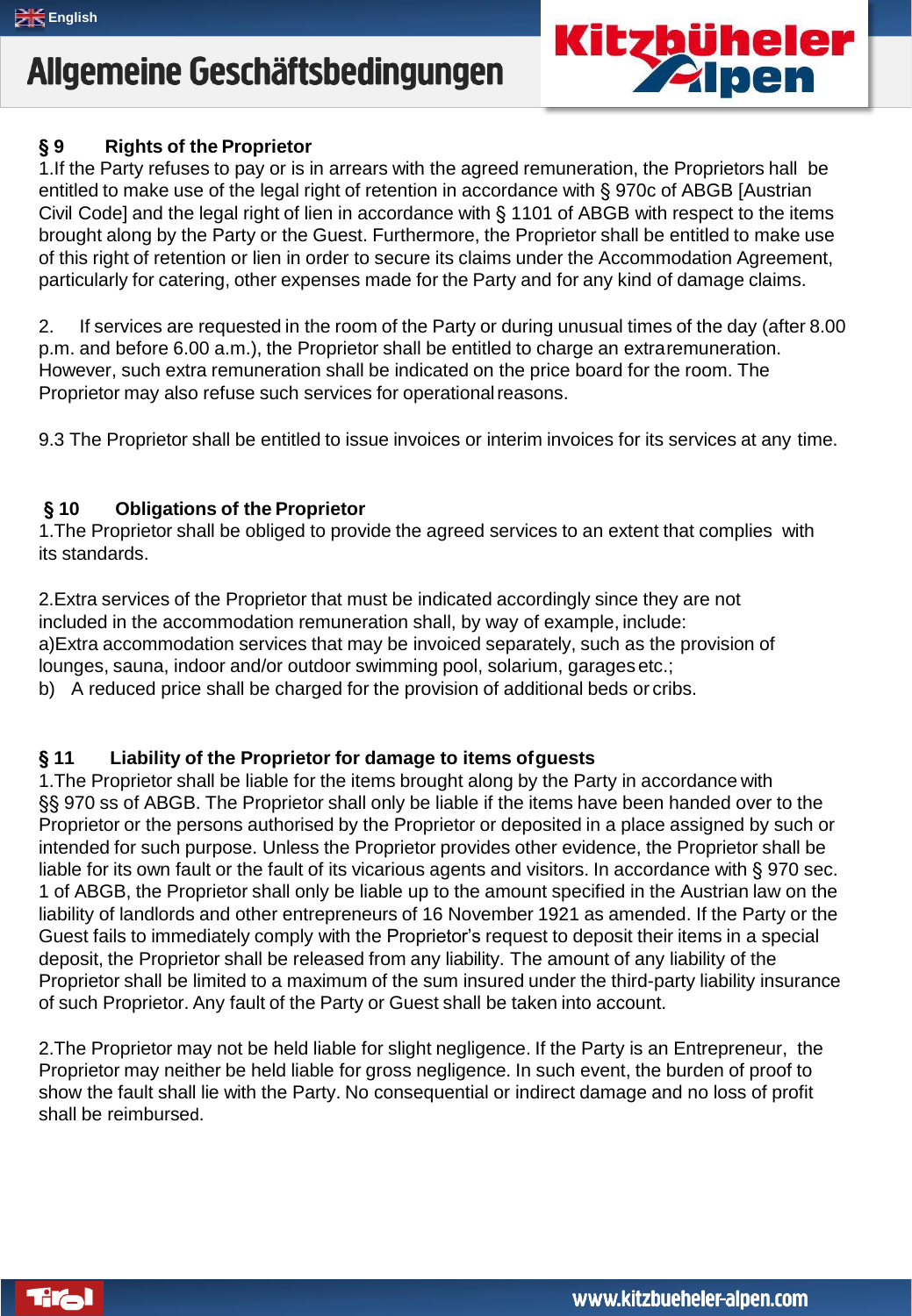

3.The Proprietor shall only be liable for valuables, money and securities up to an amount of currently €550.--. The Proprietor shall only be liable for any exceeding damage in the event it has accepted such items for deposition knowing their quality or in the event the damage has been caused by itself or its vicarious agents. The limitation of liability in accordance with 12.1 and 12.2 shall apply accordingly.

4.The Proprietor may refuse to deposit valuables, money and securities if the items are significantly more valuable than those usually handed over for deposition by the guests of the accommodating establishment.

5.In each event of deposition, liability shall be excluded if the Party and/or Guest fails to immediately notify the Proprietor of the occurred damage. Furthermore, such claims shall be asserted in court within three years from their knowledge or possible knowledge to the Party and/or Guest; otherwise, the right shall become extinct.

### **§ 12 Limitations of liability**

1.If the Party is a Consumer, the Proprietor may not be held liable for slight negligence, except for bodily injury.

2.If the Party is an Entrepreneur, the Proprietor may not be held liable for slight or gross negligence. In such event, the burden of proof to show the fault shall lie with the Party. No consequential, non-material or indirect damage and no loss of profit shall be reimbursed. The damage to be reimbursed shall at any case be limited to the amount of the damage incurred because the Party has relied on the validity of the agreement.

3. For all travel arrangements made via the Tourism Association's(TVB) channels (eg. [www.kitzbueheler-alpen.com\)](http://www.kitzbueheler-alpen.com/), the TVB acts only as an agent for businesses or their representatives in providing accommodation and/or other tourist services. The TVB therefore accepts no responsibility for performance problems which are not caused by the TVB or by force majeure / Act of God (circumstances beyond their control).

### **§ 13 Animals**

1.Animals may only be brought to the accommodating establishment with the prior consent of the Proprietor and against extra remuneration.

2.The Party bringing along an animal shall be obliged to properly keep and/or supervise such animal during their stay or to have it kept and/or supervised by a qualified third party at their own expense.

3.The Party and/or Guest bringing along an animal shall have an according animal liability insurance and/or personal liability insurance that covers any potential damage caused by animals. Evidence of such insurance shall be provided to the Proprietor upon request.

4.The Party and/or their insurance company shall be jointly and severally liable towards the Proprietor for any damage caused by the animals brought along. Such damage shall particularly also include any compensation to be paid by the Proprietor to third parties.

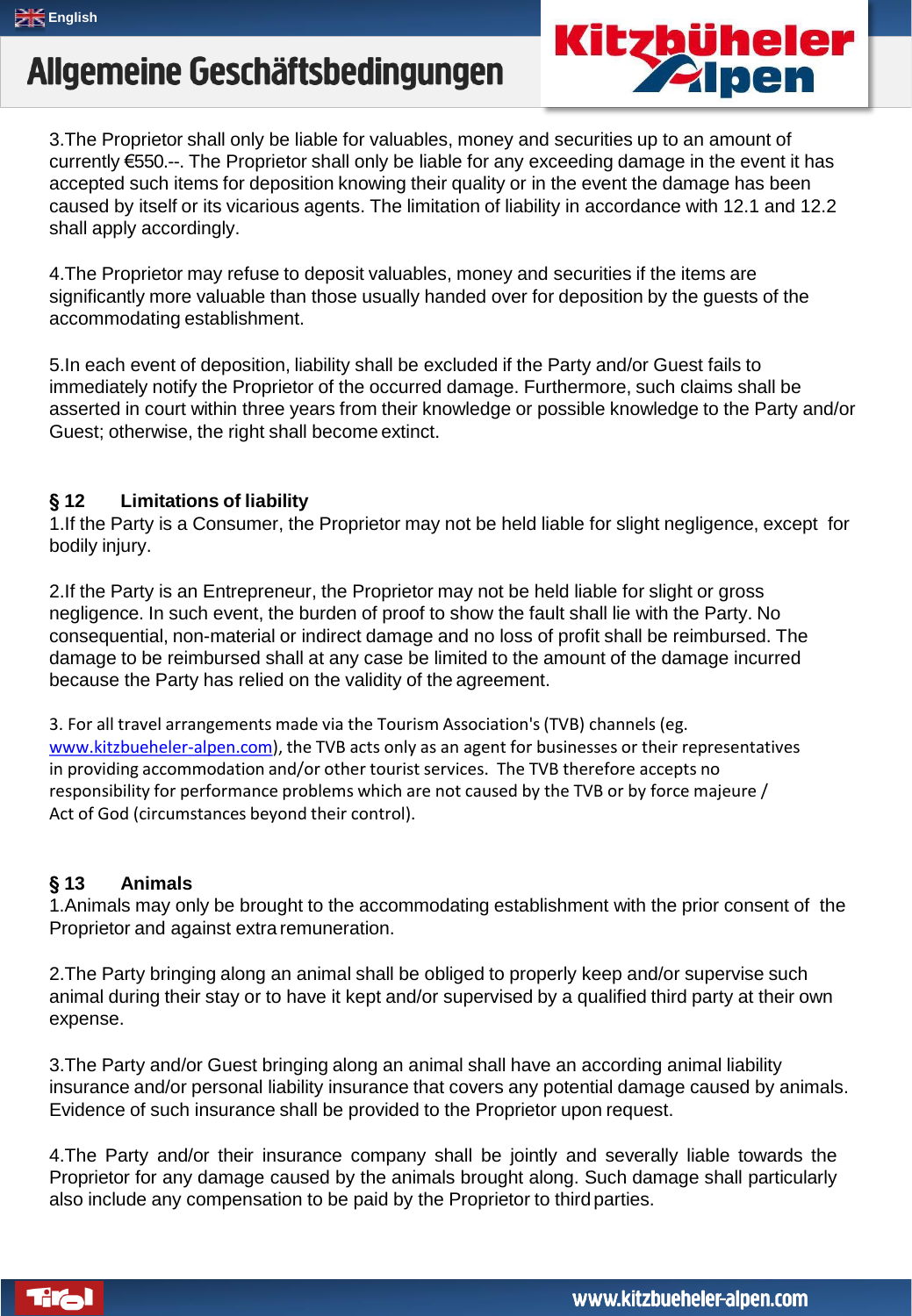

### **§ 14 Prolongation of the accommodation**

1.The Party may not claim for a prolongation of their stay. If the Party informs the Proprietor in time that they intend to prolong their stay, the Proprietor may consent to a renewal of the Accommodation Agreement. However, the Proprietor shall not be obliged to do so.

2.If the Party is prevented from leaving the accommodating establishment on the date of departure since all ways of travel are blocked or unusable due to unforeseeable extraordinary events (e.g. extreme snowfall, floods etc.), the Accommodation Agreement shall automatically be renewed for the duration of such prevention from departure. The remuneration to be paid for this period may only be reduced if the Party is unable to fully use the offered services of the accommodating establishment due to the extraordinary weather conditions. The Proprietor shall be entitled to charge as a minimum the remuneration corresponding to the price usually charged inthe low season.

### **§ 15 Termination of the Accommodation Agreement – Early cancellation**

1.If the Accommodation Agreement has been made for a definite term,it shall end upon the expiry of such term.

2.If the Party leaves prematurely, the Proprietor shall be entitled to charge the total agreed remuneration. The Proprietor shall deduct anything saved due to the failure to use its scope of services or maintained by letting the booked rooms to other guests. Such savings shall only be deemed to exist if the capacities of the accommodating establishment are fully used upon the Guest's failure to use the booked rooms and the room can be let to other guests due to the cancellation by the Party. The burden of proof to show that savings have been made shall lie with the Party.

3. Upon the death of a Guest, the Agreement with the Proprietor shall become ex-tinct.

4.If the Accommodation Agreement has been made for an indefinite term, the Partiesmay terminate the Agreement by 10.00 a.m. of the third day preceding the intended end of the Agreement.

5. The Proprietor shall be entitled to terminate the Accommodation Agreement withimmediate effect for important reasons, particularly if the Party and/or the Guest a)makes significantly adverse use of the rooms or makes their stay intolerable for the other guests, the owner, its vicarious agents or the third parties staying at the accommodating establishment due to ruthless, offensive or otherwise highly improper conduct or commits anact against property, morality or physical safety towards these persons that is subject topenalty; b)suffers of a contagious disease or a disease the duration of which exceeds the term of accommodation or otherwise is in need of care;

c)fails to settle the presented invoices when they become payable within a reasonably set period (3 days).

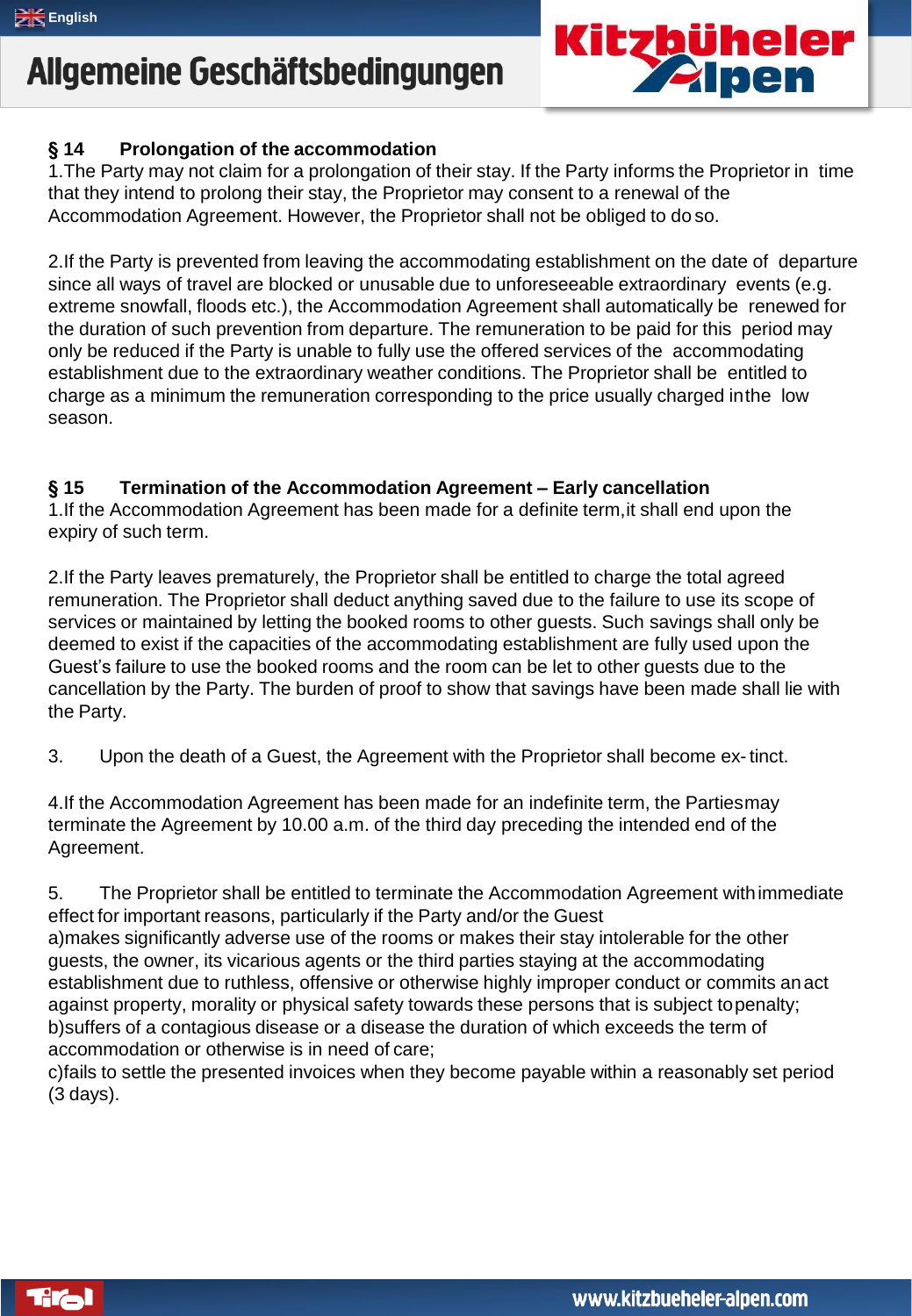15.6 If the performance of the Agreement becomes impossible due to circumstances to be deemed events of force majeure (e.g. acts of God, strike, lockout, official orders etc.),the Proprietor may terminate the Accommodation Agreement at any time without giving prior notice unless the Agreement is already deemed terminated under the law or the Proprietor is released of its obligation to accommodate the Party. Any claims for damages etc. by the Party shall beexcluded.

### **§ 16 Sickness or death of the Guest**

1.If a Guest gets sick during their stay at the accommodating establishment, the Proprietor shall arrange for medical care at the request of the Guest. In the event of imminent danger, the Proprietor shall arrange for medical care even without the special request of the Guest, particularly if this is necessary and the Guest is unable to do so themselves.

2.As long as the Guest is unable to make decisions or it is not possible to contact the family of the Guest, the Proprietor shall arrange for medical care at the expense of the Guest. However, the extent of such care shall end as soon as the Guest is able to make decisions or their family has been informed about the sick- ness.

3.The Proprietor shall particularly be entitled to damages from the Party or the

Guest or, in the event of their death, their successors for the followingexpenses:

a)unsettled medical costs, costs for ambulance transports, drugs and medicalaids b) room disinfections that have become necessary,

c)linen, bed sheets and bed furnishing that have become unusable, or other- wise the disinfection of thorough cleaning of all of these items,

d)restoration of walls, furniture, carpets etc. if such have been contaminated or damagedin relation with the sickness or death,

e)rent for the room, provided that it has been occupied by the Guest, plus any days during which the rooms are unusable due to disinfection, vacation etc.,

f) any other damage incurred by the Proprietor

### **§ 17 Place of performance, place of jurisdiction and applicablelaw**

1.The place of performance shall be the place where the accommodating establishment is situated.

2.These Terms and Conditions shall be governed by Austrian adjective and substantial law under exclusion of the provisions of international private law (particularly IPRG [Austrian act on international private law] and the Rome Convention of 1980) and the UN Sales Convention.

3.If the Party is an Entrepreneur, the exclusive place of jurisdiction shall be the domicile of the Proprietor; however, the Proprietor shall also be entitled to assert its rights before any other court that is competent for the location and matter.

4.If the Accommodation Agreementhas been made with a Party that is a Consumer who has their domicile or ordinary residence in Austria, actions against the Consumer may exclusively be filed at the domicile, ordinary residence or place of work of such Consumer.



**Kitzbüheler<br>Zalpen**